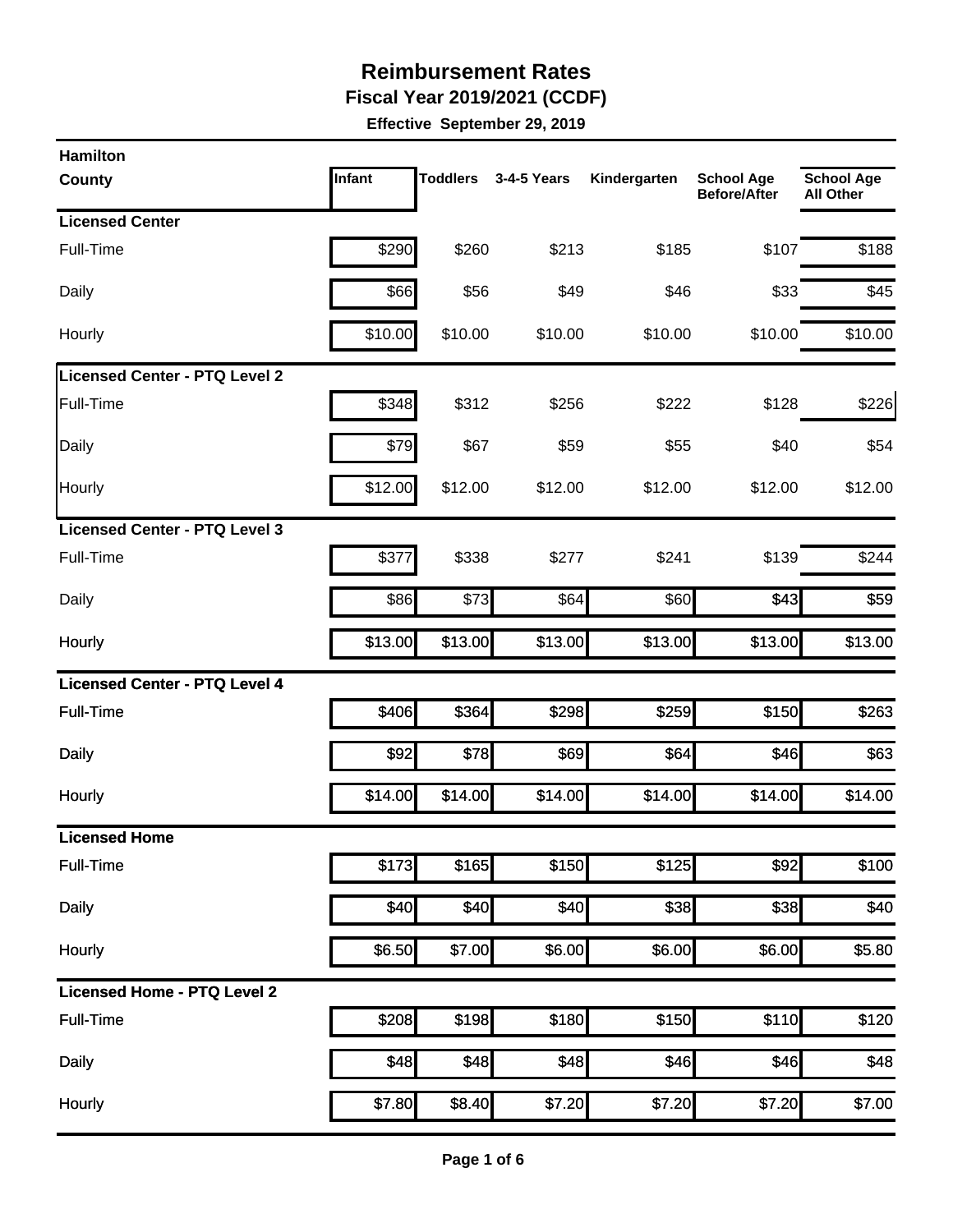**Fiscal Year 2019/2021 (CCDF)** 

| <b>Hamilton</b>                          |         |                 |             |              |                                          |                                       |
|------------------------------------------|---------|-----------------|-------------|--------------|------------------------------------------|---------------------------------------|
| <b>County</b>                            | Infant  | <b>Toddlers</b> | 3-4-5 Years | Kindergarten | <b>School Age</b><br><b>Before/After</b> | <b>School Age</b><br><b>All Other</b> |
| Licensed Home - PTQ Level 3              |         |                 |             |              |                                          |                                       |
| Full-Time                                | \$225   | \$215           | \$195       | \$163        | \$120                                    | \$130                                 |
| Daily                                    | \$52    | \$52            | \$52        | \$49         | \$49                                     | \$52                                  |
| Hourly                                   | \$8.50  | \$9.10          | \$7.80      | \$7.80       | \$7.80                                   | \$7.50                                |
| <b>Licensed Home - PTQ Level 4</b>       |         |                 |             |              |                                          |                                       |
| Full-Time                                | \$242   | \$231           | \$210       | \$175        | \$129                                    | \$140                                 |
| Daily                                    | \$56    | \$56            | \$56        | \$53         | \$53                                     | \$56                                  |
| Hourly                                   | \$9.10  | \$9.80          | \$8.40      | \$8.40       | \$8.40                                   | \$8.10                                |
| <b>Registered Ministry</b>               |         |                 |             |              |                                          |                                       |
| Full-Time                                | \$162   | \$141           | \$119       | \$118        | \$62                                     | \$111                                 |
| Daily                                    | \$43    | \$41]           | \$36        | \$32         | \$24                                     | \$16                                  |
| Hourly                                   | \$5.70  | \$5.20          | \$5.20      | \$5.20       | \$5.70                                   | \$5.00                                |
| Registered Ministry - PTQ Level 1        |         |                 |             |              |                                          |                                       |
| Full-Time                                | \$226   | \$201           | \$166       | \$152        | \$85                                     | \$150                                 |
| Daily                                    | \$55    | \$49            | \$43        | \$39         | \$29                                     | \$31                                  |
| Hourly                                   | \$7.90  | \$7.60          | \$7.60      | \$7.60       | \$7.90                                   | \$7.50                                |
| <b>Registered Ministry - PTQ Level 2</b> |         |                 |             |              |                                          |                                       |
| Full-Time                                | \$348   | \$312           | \$256       | \$222        | \$128                                    | \$226                                 |
| Daily                                    | \$79    | \$67            | \$59        | \$55         | \$40                                     | \$54                                  |
| Hourly                                   | \$12.00 | \$12.00         | \$12.00     | \$12.00      | \$12.00                                  | \$12.00                               |
| <b>Registered Ministry - PTQ Level 3</b> |         |                 |             |              |                                          |                                       |
| Full-Time                                | \$377   | \$338           | \$277       | \$241        | \$139                                    | \$244                                 |
| Daily                                    | \$86    | \$73            | \$64        | \$60         | \$43                                     | \$59                                  |
| Hourly                                   | \$13.00 | \$13.00         | \$13.00     | \$13.00      | \$13.00                                  | \$13.00                               |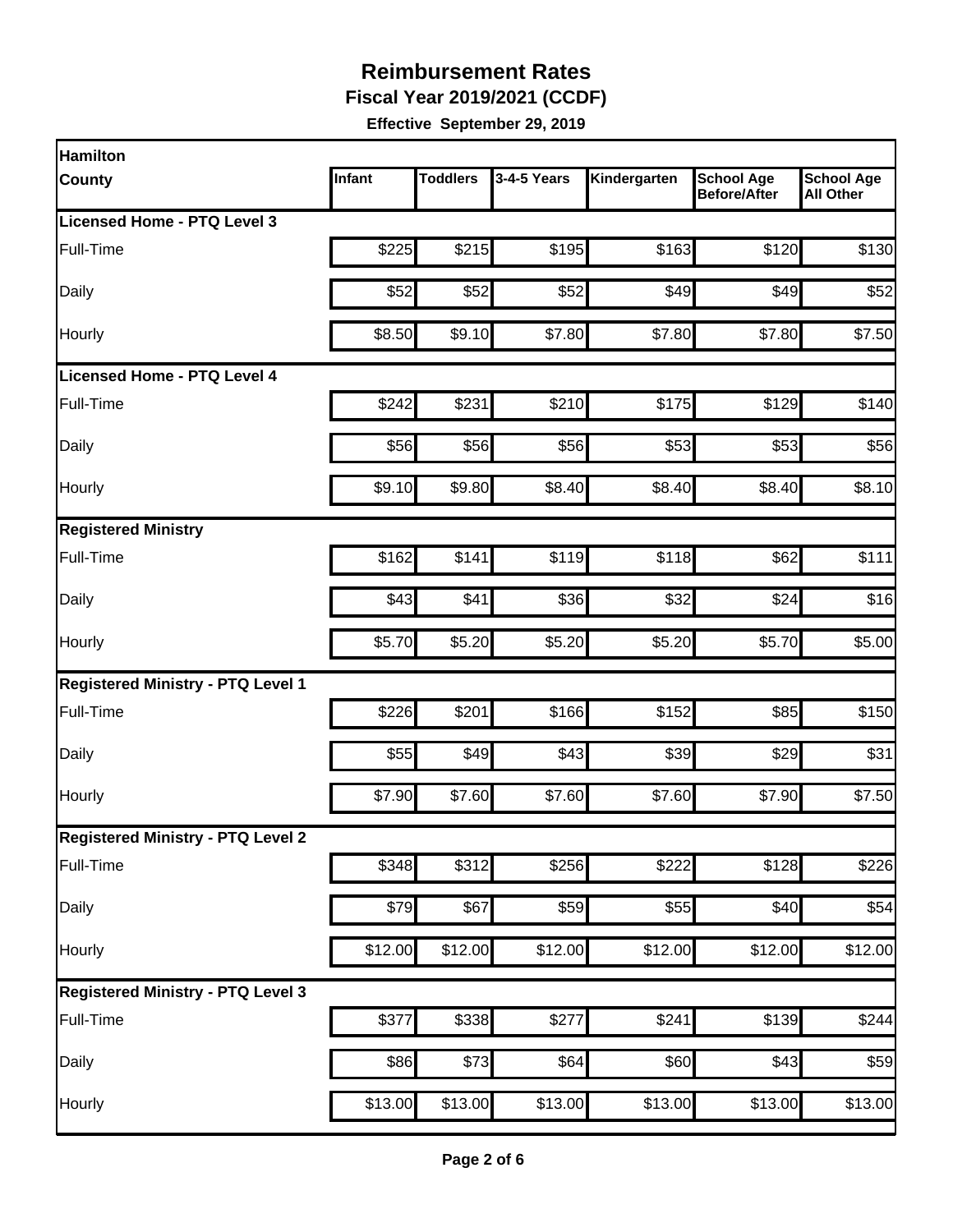**Fiscal Year 2019/2021 (CCDF)** 

| Hamilton                                 |         |                 |             |              |                                          |                                       |
|------------------------------------------|---------|-----------------|-------------|--------------|------------------------------------------|---------------------------------------|
| <b>County</b>                            | Infant  | <b>Toddlers</b> | 3-4-5 Years | Kindergarten | <b>School Age</b><br><b>Before/After</b> | <b>School Age</b><br><b>All Other</b> |
| <b>Registered Ministry - PTQ Level 4</b> |         |                 |             |              |                                          |                                       |
| Full-Time                                | \$406   | \$364           | \$298       | \$259        | \$150                                    | \$263                                 |
| Daily                                    | \$92    | \$78]           | \$69        | \$64         | \$46                                     | \$63                                  |
| Hourly                                   | \$14.00 | \$14.00         | \$14.00     | \$14.00      | \$14.00                                  | \$14.00                               |
| <b>Exempt Center</b>                     |         |                 |             |              |                                          |                                       |
| Full-Time                                | \$162   | \$141           | \$119       | \$118        | \$62                                     | \$111                                 |
| Daily                                    | \$43    | \$41            | \$36        | \$32         | \$24                                     | \$16                                  |
| Hourly                                   | \$5.70  | \$5.20          | \$5.20      | \$5.20       | \$5.70                                   | \$5.00                                |
| <b>Accredited Exempt Center</b>          |         |                 |             |              |                                          |                                       |
| Full-Time                                | \$271   | \$244           | \$209       | \$199        | \$112                                    | \$186                                 |
| Daily                                    | \$73    | \$57            | \$51        | \$48         | \$36                                     | \$50                                  |
| Hourly                                   | \$11.00 | \$11.00         | \$11.00     | \$11.00      | \$11.00                                  | \$11.00                               |
| <b>Exempt Home</b>                       |         |                 |             |              |                                          |                                       |
| Full-Time                                | \$103   | \$91            | \$90        | \$85         | \$57                                     | \$90                                  |
| Daily                                    | \$22    | \$21            | \$21        | \$17         | \$15                                     | \$17                                  |
| Hourly                                   | \$3.40  | \$3.40          | \$3.40      | \$2.40       | \$2.60                                   | \$2.20                                |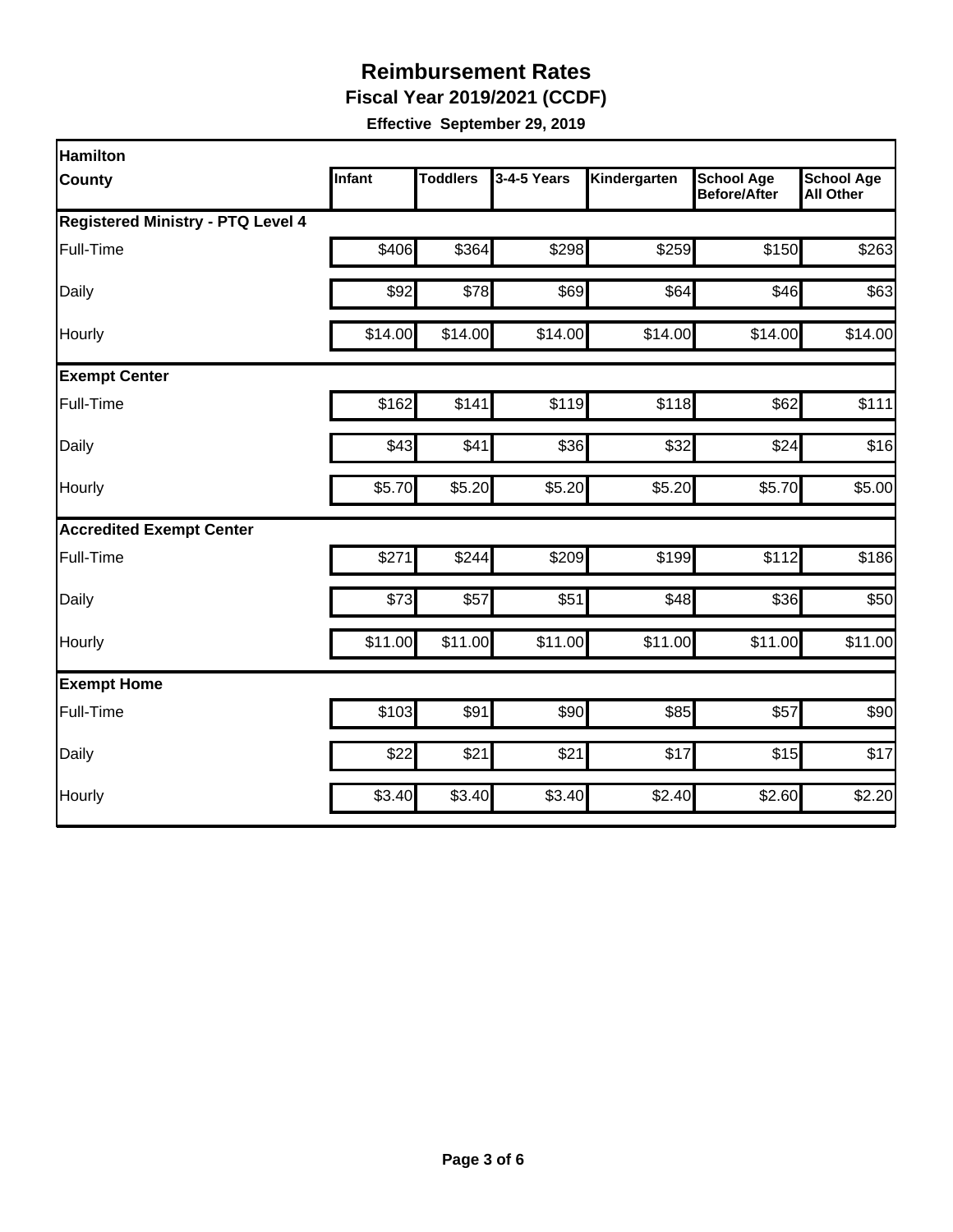**School Year 2019/2021 (OMW Pre-K)** 

| <b>Hamilton</b>               |        |                      |              |                                   |                                       |
|-------------------------------|--------|----------------------|--------------|-----------------------------------|---------------------------------------|
| <b>County</b>                 | Infant | Toddlers 3-4-5 Years | Kindergarten | <b>School Age</b><br>Before/After | <b>School Age</b><br><b>All Other</b> |
| Licensed Center - PTQ Level 3 |        |                      |              |                                   |                                       |
| Full-Time                     |        | \$304.70             |              |                                   |                                       |
| Daily                         |        |                      |              |                                   |                                       |
| Hourly                        |        |                      |              |                                   |                                       |
| Licensed Center - PTQ Level 4 |        |                      |              |                                   |                                       |
| Full-Time                     |        | \$327.80             |              |                                   |                                       |
| Daily                         |        |                      |              |                                   |                                       |
| Hourly                        |        |                      |              |                                   |                                       |
| Licensed Home - PTQ Level 3   |        |                      |              |                                   |                                       |
| Full-Time                     |        | \$214.50             |              |                                   |                                       |
| Daily                         |        |                      |              |                                   |                                       |
| Hourly                        |        |                      |              |                                   |                                       |
| Licensed Home - PTQ Level 4   |        |                      |              |                                   |                                       |
| Full-Time                     |        | \$231.00             |              |                                   |                                       |
| Daily                         |        |                      |              |                                   |                                       |
| Hourly                        |        |                      |              |                                   |                                       |
| VCP Ministry - PTQ Level 0    |        |                      |              |                                   |                                       |
| Full-Time                     |        | \$130.90             |              |                                   |                                       |
| Daily                         |        |                      |              |                                   |                                       |
| Hourly                        |        |                      |              |                                   |                                       |
| VCP Ministry - PTQ Level 3    |        |                      |              |                                   |                                       |
| Full-Time                     |        | \$304.70             |              |                                   |                                       |
| <b>Daily</b>                  |        |                      |              |                                   |                                       |
| Hourly                        |        |                      |              |                                   |                                       |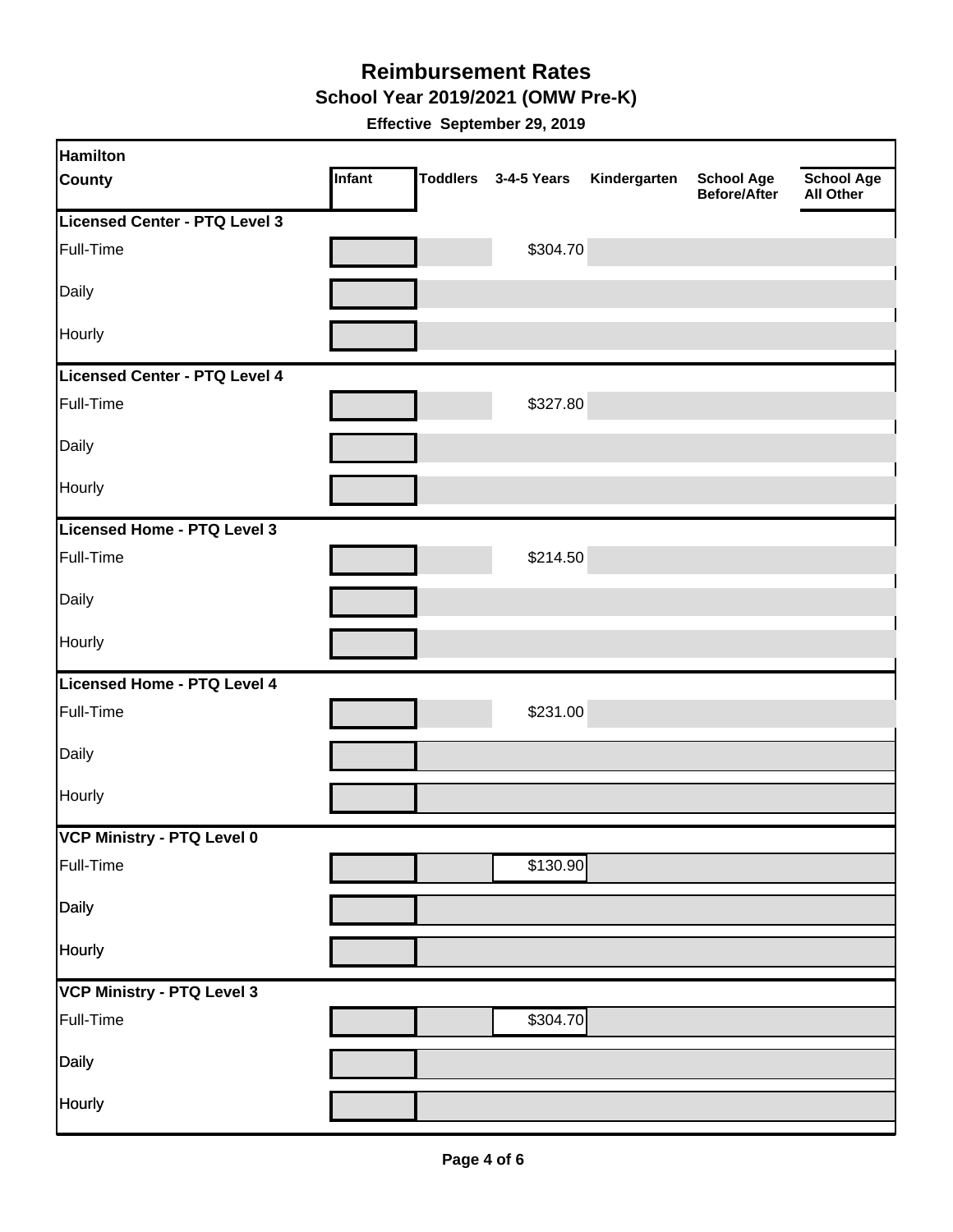**School Year 2019/2021 (OMW Pre-K)** 

| Hamilton                                       |        |                 |             |              |                                          |                                       |
|------------------------------------------------|--------|-----------------|-------------|--------------|------------------------------------------|---------------------------------------|
| <b>County</b>                                  | Infant | <b>Toddlers</b> | 3-4-5 Years | Kindergarten | <b>School Age</b><br><b>Before/After</b> | <b>School Age</b><br><b>All Other</b> |
| <b>VCP Ministry - PTQ Level 4</b>              |        |                 |             |              |                                          |                                       |
| Full-Time                                      |        |                 | \$327.80    |              |                                          |                                       |
| Daily                                          |        |                 |             |              |                                          |                                       |
| Hourly                                         |        |                 |             |              |                                          |                                       |
| Private Accredited School - PTQ Level 0        |        |                 |             |              |                                          |                                       |
| Full-Time                                      |        |                 | \$234.30    |              |                                          |                                       |
| <b>Daily</b>                                   |        |                 |             |              |                                          |                                       |
| Hourly                                         |        |                 |             |              |                                          |                                       |
| <b>Private Accredited School - PTQ Level 1</b> |        |                 |             |              |                                          |                                       |
| Full-Time                                      |        |                 | \$234.30    |              |                                          |                                       |
| <b>Daily</b>                                   |        |                 |             |              |                                          |                                       |
| Hourly                                         |        |                 |             |              |                                          |                                       |
| <b>Private Accredited School - PTQ Level 2</b> |        |                 |             |              |                                          |                                       |
| Full-Time                                      |        |                 | \$281.60    |              |                                          |                                       |
| <b>Daily</b>                                   |        |                 |             |              |                                          |                                       |
| Hourly                                         |        |                 |             |              |                                          |                                       |
| <b>Private Accredited School - PTQ Level 3</b> |        |                 |             |              |                                          |                                       |
| Full-Time                                      |        |                 | \$304.70    |              |                                          |                                       |
| <b>Daily</b>                                   |        |                 |             |              |                                          |                                       |
| Hourly                                         |        |                 |             |              |                                          |                                       |
| Private Accredited School - PTQ Level 4        |        |                 |             |              |                                          |                                       |
| Full-Time                                      |        |                 | \$327.80    |              |                                          |                                       |
| <b>Daily</b>                                   |        |                 |             |              |                                          |                                       |
| Hourly                                         |        |                 |             |              |                                          |                                       |